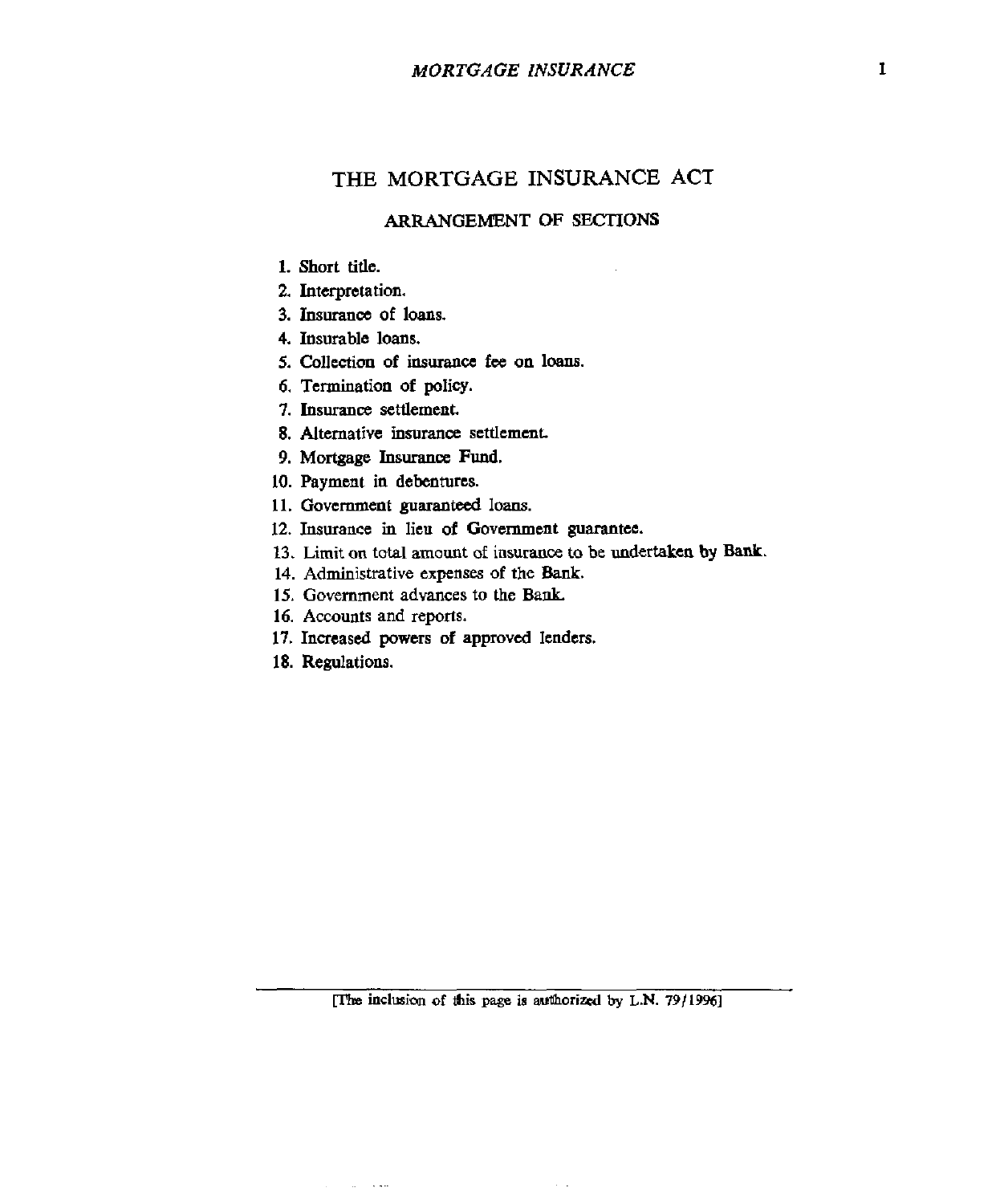| THE MORTGAGE INSURANCE ACT                                                                                                                                                                                                                                                                                            | 26 of 1960.<br>A ets                                                             |
|-----------------------------------------------------------------------------------------------------------------------------------------------------------------------------------------------------------------------------------------------------------------------------------------------------------------------|----------------------------------------------------------------------------------|
| $[15th\, June, 1960.]$                                                                                                                                                                                                                                                                                                | 21 of 1967.<br>42 of 1969<br>3rd Sch<br>20 of 1971.<br>48 of 1973,<br>1 of 1994. |
| 1. This Act may be cited as the Mortgage Insurance Act. Short title.                                                                                                                                                                                                                                                  |                                                                                  |
| 2. In this Act-<br>'administer", in relation to an insured loan, means to<br>have the right to collect interest and other pay-<br>ments in respect of the loan and the power to<br>enforce any security for the loan;                                                                                                 | Interpre-<br>tation.                                                             |
| "agricultural land" means any land which is used or $20/1971$<br>may be used for any activities relating to horti-<br>culture, afforestation, apiculture, fishculture, fish-<br>ing, the development and maintenance of pastures,<br>the cultivation of crops and the keeping or<br>breeding of livestock or poultry; | S. 3 (a).                                                                        |
| 'appraised value'' means the value for lending purposes<br>of a house, commercial property, residential lot,<br>or agricultural land as determined by the Bank;                                                                                                                                                       | 20/1971<br>$S = 3$ (b).<br>1/1994<br>$S_2(a)$ .<br>1/1994                        |
| "approved lender" means a lender for the time being<br>approved by the Minister for the purpose of<br>making loans which may be insured under this<br>Act;                                                                                                                                                            | S. 3.                                                                            |
| "approved loan" means a loan in respect of which the<br>Bank has given an undertaking pursuant to para-1/1994<br>graph $(b)$ of subsection $(1)$ of section 3;                                                                                                                                                        | S. 3.                                                                            |
| " <sup>6</sup> "Bank" means the Jamaica Mortgage Bank established 1/1994<br>by the Jamaica Mortgage Bank Act;                                                                                                                                                                                                         | S 2 7b).                                                                         |
| "borrower's charges"<br>means prescribed charges                                                                                                                                                                                                                                                                      |                                                                                  |
| [The inclusion of this page is authorized by L.N. 79/1996]                                                                                                                                                                                                                                                            |                                                                                  |

 $\mathcal{A}(\mathcal{A})$  . The set of  $\mathcal{A}(\mathcal{A})$  is a set of the set

 $\sim$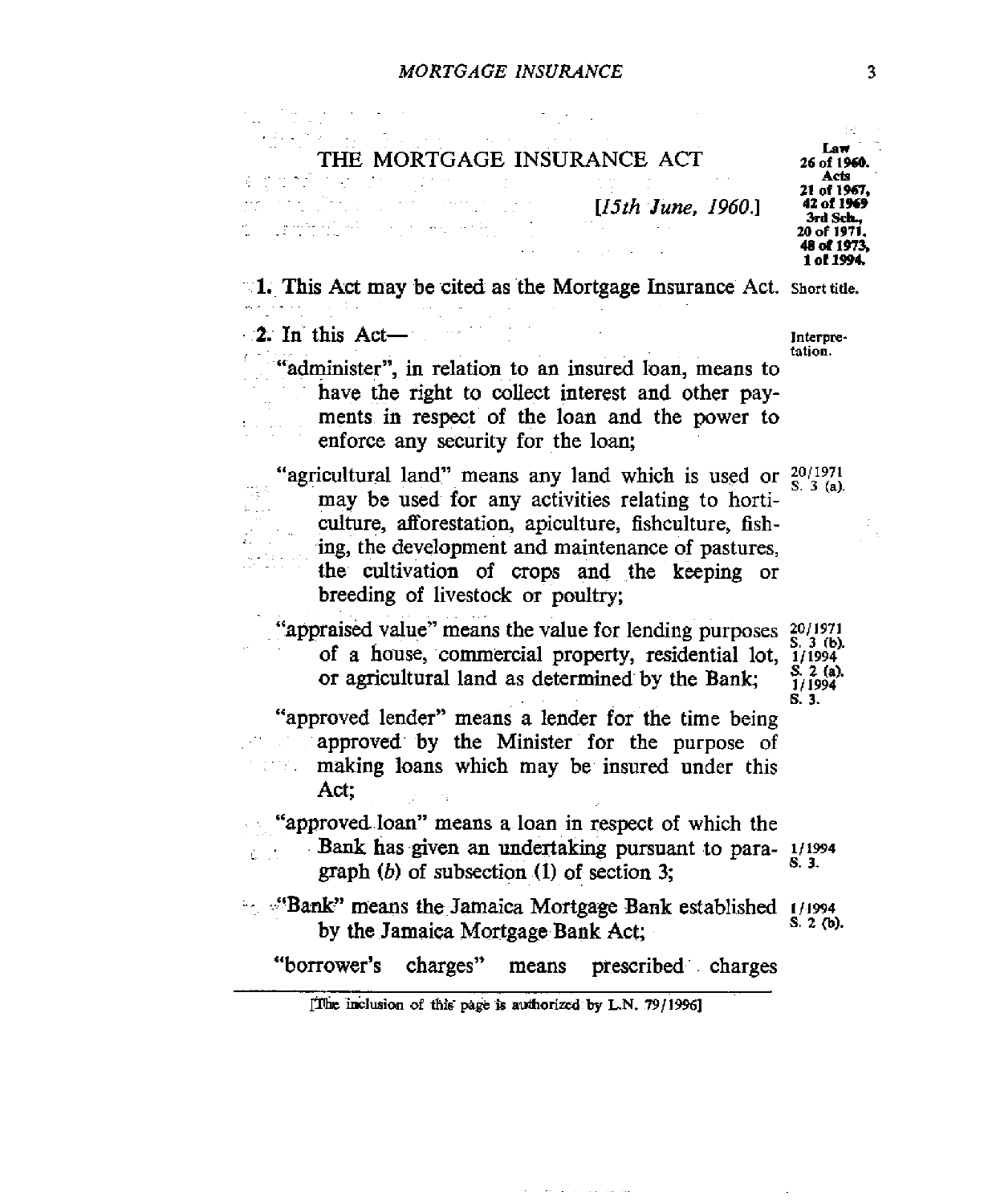advanced by an approved lender to safeguard the **1/1w**  interests of the mortgagee or the **Bank** or **both; a 3.**  1/1994 "commercial property" means property, not **being a S.** 2 (c). residential lot or agricultural land, which has **on**  it hotels, **offices,** factories or other industrial or commercial buildings; "Government guaranteed loan" means a **loan** in respect of which, pursuant to paragraph *(b)* of subsection **(2)** of section **49** of the Housing Act, the Govemment has guaranteed the repayment of any portion of the sum of money lent to any person for the purpose of purchasing **a** house constructed by a housing association **as** defined for the purposes of Part VIII of that Act; "house" means a building, together with the curtilage thereof, intended for human habitation and *4811913*  includes that portion of a building which constitutes a strata lot **under** the Registration (Strata Titles) Act; 'insured loan" means a loan in respect of which an insurance policy issued **under** this Act is in force; "lender" means- (a) **any** of the following- *(i)* a loan company, insurance company, trust or other company or corporation; *(ii)* a trustee of **trust** funds; *(hi* a **building** society, co-operative credit society, co-operative **housing society,** or other society, authorized **to** lend money **on** *the* **security** of real or immovable property; or *(b)* a bank. **[The inclusion of this page is authorized by L.N. 79/1996]** 

**s. 2.**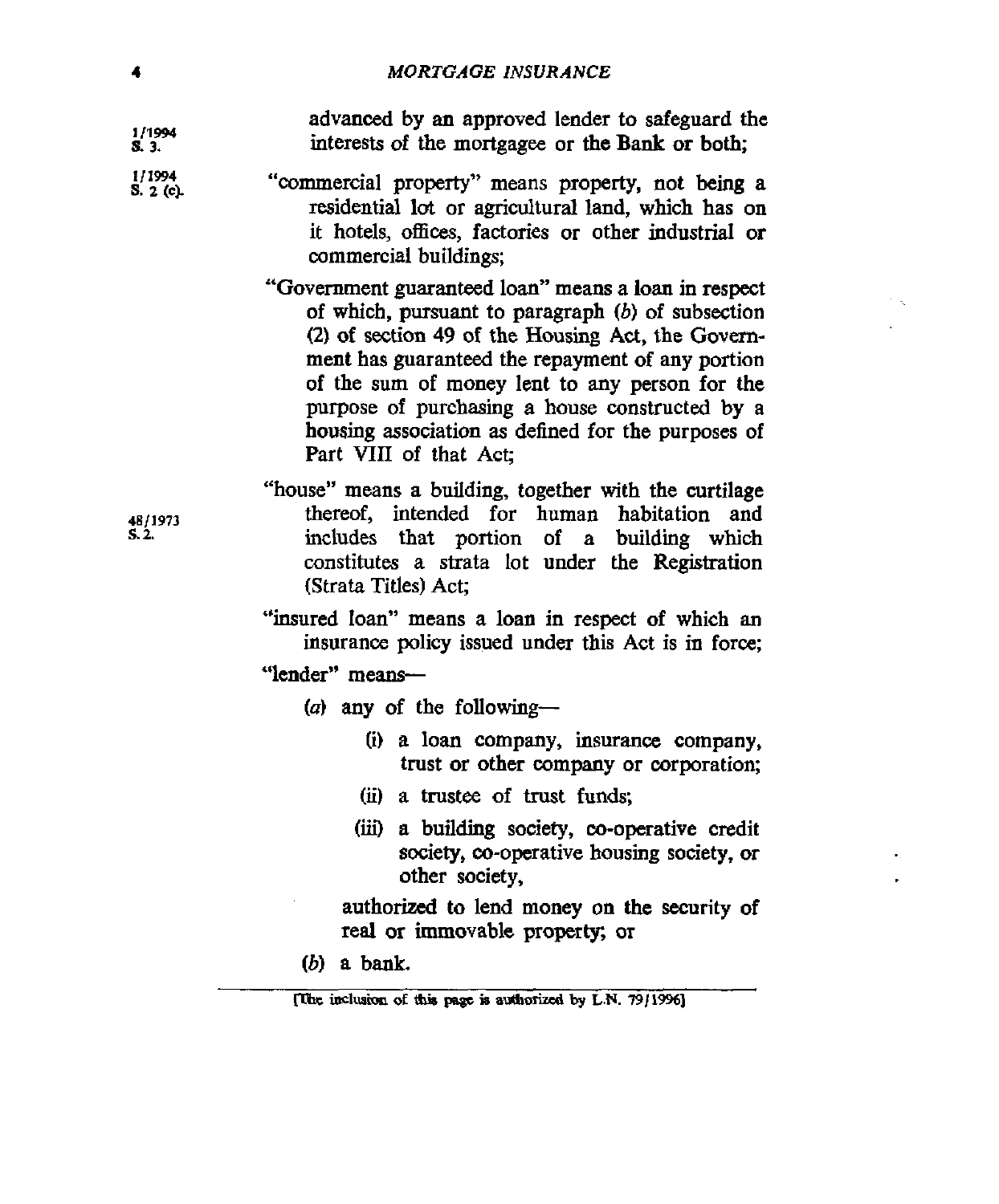3. (1) The Bank may in accordance with the provisions *Insurance* this Act—<br>this Act—<br><sup>1/1994</sup> **s. 3.**  of this Act-

- (a) effect contracts of insurance and issue insurance policies in respect of loans insurable under the provisions of this Act;
- *(b)* prior to the issue of an insurance policy in respect **of** a loan give an approved lender an undertaking that the Bank **will** issue the insurance policy if the *2\94*  loan is made in accordance with this Act;
- **(c)** charge **fees** (in **this** Act called "insurance fees") in respect of such contracts of insurance as aforesaid;
- **(4** administer any fund established by or pursuant to this Act.

**(2)** Subject to the provisions **of** regulations made **:851973**  under this Act, where an approved loan is made by an approved lender and the insurance fee **in** respect thereof has been paid, the Bank shall, at the request of the approved  $\frac{1}{1994}$ lender, issue to the lender **an** insurance policy in respect of the loan or part thereof. **s. 3.** 

undertaking that it will issue an insurance policy if the loan is made in accordance **with** this Act and the borrower subsequently requests that the loan be of an **amount** less than that stated in the undertaking and the insurance fee in respect of such lesser amount is paid, the Bank shall, at  $1/1994$ the request of the approved lender, issue to the approved lender **aa** insurance policy in **respect** of such lesser amount if the loan **has,** in all other **respects,** been made in accordance with this Act and with the undertaking to issue an **insurance** policy aforesaid. (3) Where the Bank has given an approved lender an  $\frac{1}{8}$ ,  $\frac{3}{3}$ 

respect to the **re-insurance** *of* liabilities arising under contracts of insurance effected under this Act, except with the prior approval *of* the Minister. **(4) The Bank shall** not make any arrangements with **I/I%**   $\frac{1}{2}$ .

للمستعملة الخليفي بالتي

<sup>[</sup>The inclusion of this page is authorized by L.N. **79/1996]**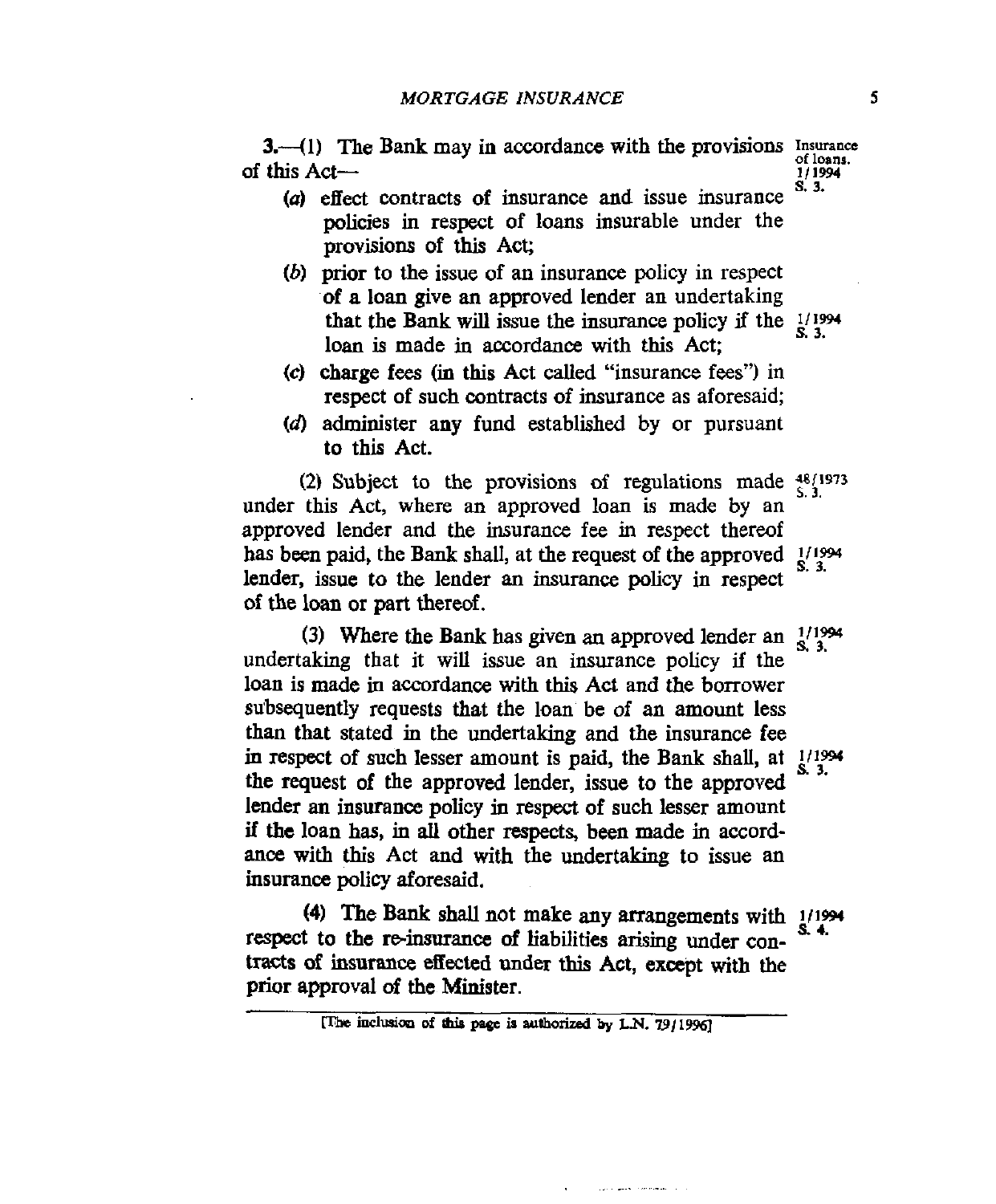$\sim$   $\sim$  $\epsilon$   $\sigma$ 

> $\bar{\mathbf{v}}$  $\epsilon$

| (a) it was made by an approved lender to a person<br>S. 4.<br>(in this Act called the "borrower") in order that<br>the borrower may---<br>(i) purchase or erect a house (conforming to<br>standards of construction approved by or<br>1/1994<br>acceptable to the Bank) with such loan<br>S. 3.<br>(hereinafter referred to as a "housing loan");<br>1/1994<br>(ii) purchase commercial property with such<br>S. $5$ (a) (iii).<br>loan (hereinafter referred to as a "com-<br>mercial loan"); or<br>1/1994<br>(iii)<br>purchase residential lots with such loan<br>$S. 5(a)$ (iii).<br>(hereinafter referred to as a "residential<br>loan"); or<br>purchase agricultural land with such loan<br>(iv)<br>(hereinafter referred to as an "agricultural<br>loan") not exceeding five hundred acres:<br>Provided that the Minister may by<br>instrument in writing specify an acreage in<br>excess of five hundred acres where the<br>borrower is a co-operative society registered<br>under the Co-operative Societies Act; and<br>(b) it was for the aggregate of —<br>48/1973<br>$S$ 4(a).<br>(i) 90 per centum of the appraised value, or any<br>part thereof; and<br>(ii) the amount of the insurance fee payable in<br>respect of the loan, and<br>(c)<br>it bears interest at a rate not exceeding the<br>prescribed rate; and<br>1/1994<br>(d) it is secured by a first mortgage on the house,<br>S. 5 (b).<br>commercial property, residential lot or agricultural<br>land, as the case may be, in a form acceptable to<br>or specified by the Bank in favour of the approved<br>1/1994 | Insurable<br>loans. | 4. $-$ (1) A loan is insurable under this Act if $-$       |  |  |
|-----------------------------------------------------------------------------------------------------------------------------------------------------------------------------------------------------------------------------------------------------------------------------------------------------------------------------------------------------------------------------------------------------------------------------------------------------------------------------------------------------------------------------------------------------------------------------------------------------------------------------------------------------------------------------------------------------------------------------------------------------------------------------------------------------------------------------------------------------------------------------------------------------------------------------------------------------------------------------------------------------------------------------------------------------------------------------------------------------------------------------------------------------------------------------------------------------------------------------------------------------------------------------------------------------------------------------------------------------------------------------------------------------------------------------------------------------------------------------------------------------------------------------------------------------------------------------------------------|---------------------|------------------------------------------------------------|--|--|
|                                                                                                                                                                                                                                                                                                                                                                                                                                                                                                                                                                                                                                                                                                                                                                                                                                                                                                                                                                                                                                                                                                                                                                                                                                                                                                                                                                                                                                                                                                                                                                                               | 20/1971             |                                                            |  |  |
|                                                                                                                                                                                                                                                                                                                                                                                                                                                                                                                                                                                                                                                                                                                                                                                                                                                                                                                                                                                                                                                                                                                                                                                                                                                                                                                                                                                                                                                                                                                                                                                               |                     |                                                            |  |  |
|                                                                                                                                                                                                                                                                                                                                                                                                                                                                                                                                                                                                                                                                                                                                                                                                                                                                                                                                                                                                                                                                                                                                                                                                                                                                                                                                                                                                                                                                                                                                                                                               |                     |                                                            |  |  |
|                                                                                                                                                                                                                                                                                                                                                                                                                                                                                                                                                                                                                                                                                                                                                                                                                                                                                                                                                                                                                                                                                                                                                                                                                                                                                                                                                                                                                                                                                                                                                                                               |                     |                                                            |  |  |
|                                                                                                                                                                                                                                                                                                                                                                                                                                                                                                                                                                                                                                                                                                                                                                                                                                                                                                                                                                                                                                                                                                                                                                                                                                                                                                                                                                                                                                                                                                                                                                                               |                     |                                                            |  |  |
|                                                                                                                                                                                                                                                                                                                                                                                                                                                                                                                                                                                                                                                                                                                                                                                                                                                                                                                                                                                                                                                                                                                                                                                                                                                                                                                                                                                                                                                                                                                                                                                               |                     |                                                            |  |  |
|                                                                                                                                                                                                                                                                                                                                                                                                                                                                                                                                                                                                                                                                                                                                                                                                                                                                                                                                                                                                                                                                                                                                                                                                                                                                                                                                                                                                                                                                                                                                                                                               |                     |                                                            |  |  |
|                                                                                                                                                                                                                                                                                                                                                                                                                                                                                                                                                                                                                                                                                                                                                                                                                                                                                                                                                                                                                                                                                                                                                                                                                                                                                                                                                                                                                                                                                                                                                                                               |                     |                                                            |  |  |
|                                                                                                                                                                                                                                                                                                                                                                                                                                                                                                                                                                                                                                                                                                                                                                                                                                                                                                                                                                                                                                                                                                                                                                                                                                                                                                                                                                                                                                                                                                                                                                                               |                     |                                                            |  |  |
|                                                                                                                                                                                                                                                                                                                                                                                                                                                                                                                                                                                                                                                                                                                                                                                                                                                                                                                                                                                                                                                                                                                                                                                                                                                                                                                                                                                                                                                                                                                                                                                               |                     |                                                            |  |  |
|                                                                                                                                                                                                                                                                                                                                                                                                                                                                                                                                                                                                                                                                                                                                                                                                                                                                                                                                                                                                                                                                                                                                                                                                                                                                                                                                                                                                                                                                                                                                                                                               |                     |                                                            |  |  |
|                                                                                                                                                                                                                                                                                                                                                                                                                                                                                                                                                                                                                                                                                                                                                                                                                                                                                                                                                                                                                                                                                                                                                                                                                                                                                                                                                                                                                                                                                                                                                                                               | S. 3.               | [The inclusion of this page is authorized by L.N. 79/1996] |  |  |

 $\mathcal{A}=\{x_1,\ldots,x_n\}$  , where  $\mathcal{A}$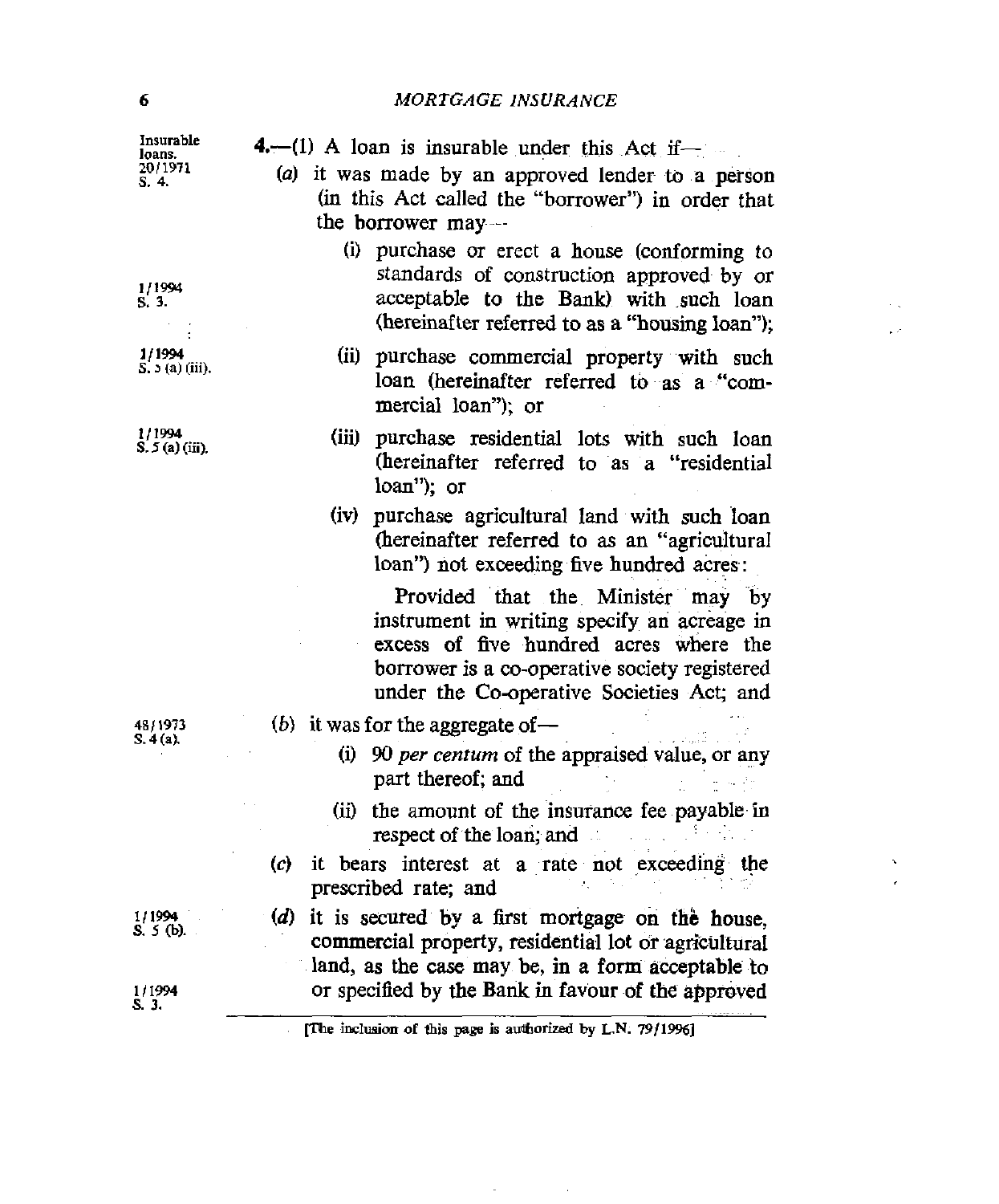lender, and by such further security, assignments, assurances and agreements as may be required by  $\frac{1}{11994}$  s. 3. the Bank; and

 $(e)$  it is, in the case of —

**111994 S.** *5* **(cl** 

**Ill990 6. 3.** 

**s** 3.

- (i) a housing loan, for a term not less **than**  fifteen years and not more than thirty-five years;
- **(ii)** an agricultural loan, for a term not exceeding twenty-five years;
- (iii) a commercial loan, for a term not exceeding twenty-five **years;**
- (iv) a residential loan, for a term not less than seven years and not more than fifteen years; and
- (fl it was made on such terms **as** to the payment of principal, interest and taxes by monthly instalments or otherwise **as** may be acceptable to or **specified** by the **Bank;** and
- (g) it was made upon such terms and conditions in **addition** to those specified in *this* subsection as may be-
	- (i) prescribed by regulations; or
	- (ii) agreed upon between the approved lender and the Bank. **1/1994**

(1A) The terms and conditions of an insured loan  $\frac{1}{1994}$  **k**, s<sub>(d)</sub> shall not be changed without the approval **in** writing of the **Bank** and the **Bank** shall have power to alter the terms and conditions of the insurance policy as it thinks **necessary**  consequent on any change *so* approved.

charges accruing during the term of **an** insured loan may be added to the principal thereof. (2) With the approval of the Bank, borrower's  $1/1994$ 

<sup>[</sup>The inclusion of this page is authorized by L.N.  $79/1996$ ]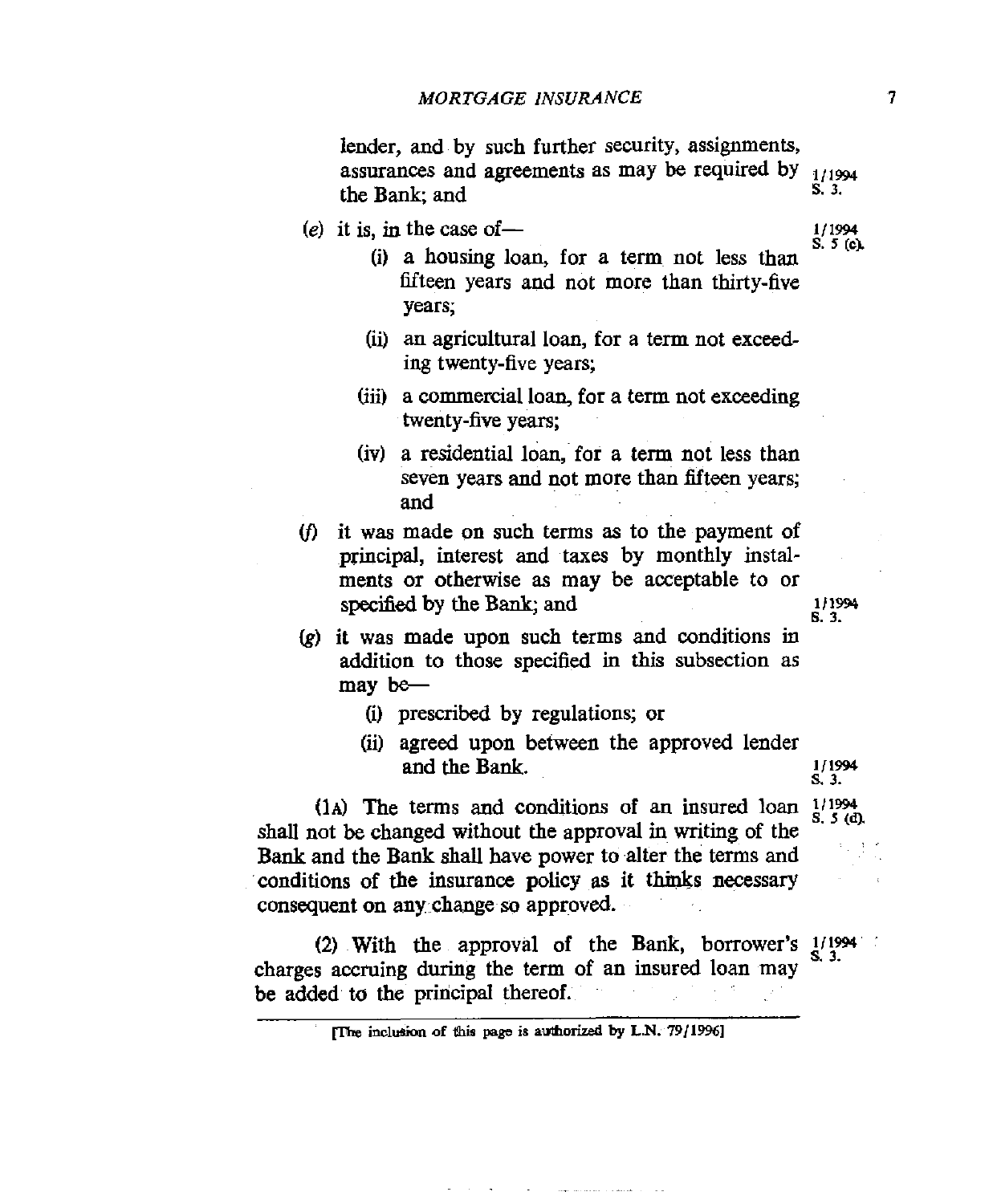**(3)** Notwithstanding anything in this section a loan referred to in subsection (1) may be for an amount **less**  than the amount specified therein or **for** a period shorter than the period **specified** therein **if** a loan for such lesser amount or for such shorter period, as the case may be, is requested in writing by the borrower or is made in such *other* circumstances **as** may be prescribed.

**(4)** The Minister may **from** time to time prescribe variations in respect **of** the percentages or the amount specified in paragraph *(6)* **of** subsection (1) or in **section 5.** 

**5.**—(1) An insurance fee of  $2\frac{1}{2}$  *per centum* or such other **coucction of**  prescribed percentage of the **amount of** any loan to be fee on insured under this Act shall be paid by the lender to the loans.  $\frac{1}{1}$ <br>S. 3.<br> $\frac{1}{1}$  1994 Bank but may be charged to the borrower and collected by the lender from the borrower at such times and in such  $S. 6(a)$ manner as may be agreed between the borrower and the 1/1994  $S. 6(b)$ lender; and different rates may **be** charged **for** different and (c). categories of loans.

> *(2)* **For** the purposes of this section, the insurance fee shall be calculated on the amount advanced to the borrower **without taking** into account the insurance fee component **of** the loan.

| rmina-<br>n of | $6 - (1)$ An insurance policy issued under this Act in        |
|----------------|---------------------------------------------------------------|
| licy.          | respect of a loan ceases to be in force if the loan is trans- |
|                | ferred to a person other than-                                |

(*a*) an approved lender;

*(b)* the **Baak; or** 

| S. 3. | 1/1994          |  |  |
|-------|-----------------|--|--|
|       | 1/1994<br>S. 3. |  |  |

**(c)** such other person **as** the **Bank,** subject *to* such conditions as **it** thinks fit, may approve.

**(2) The Bank** may by not less than fltfifteen days' notice to **an** approved lender terminate **an** insurance policy issued under **this Act** if **the** approved lender **fails** to comply

**4811973 s. 4** *(C).* 

Termina-<br>tion of **p** 

**111991 s. 3.** 

**<sup>[</sup>The inclusion of this page is authorized by L.N. 79/1996]**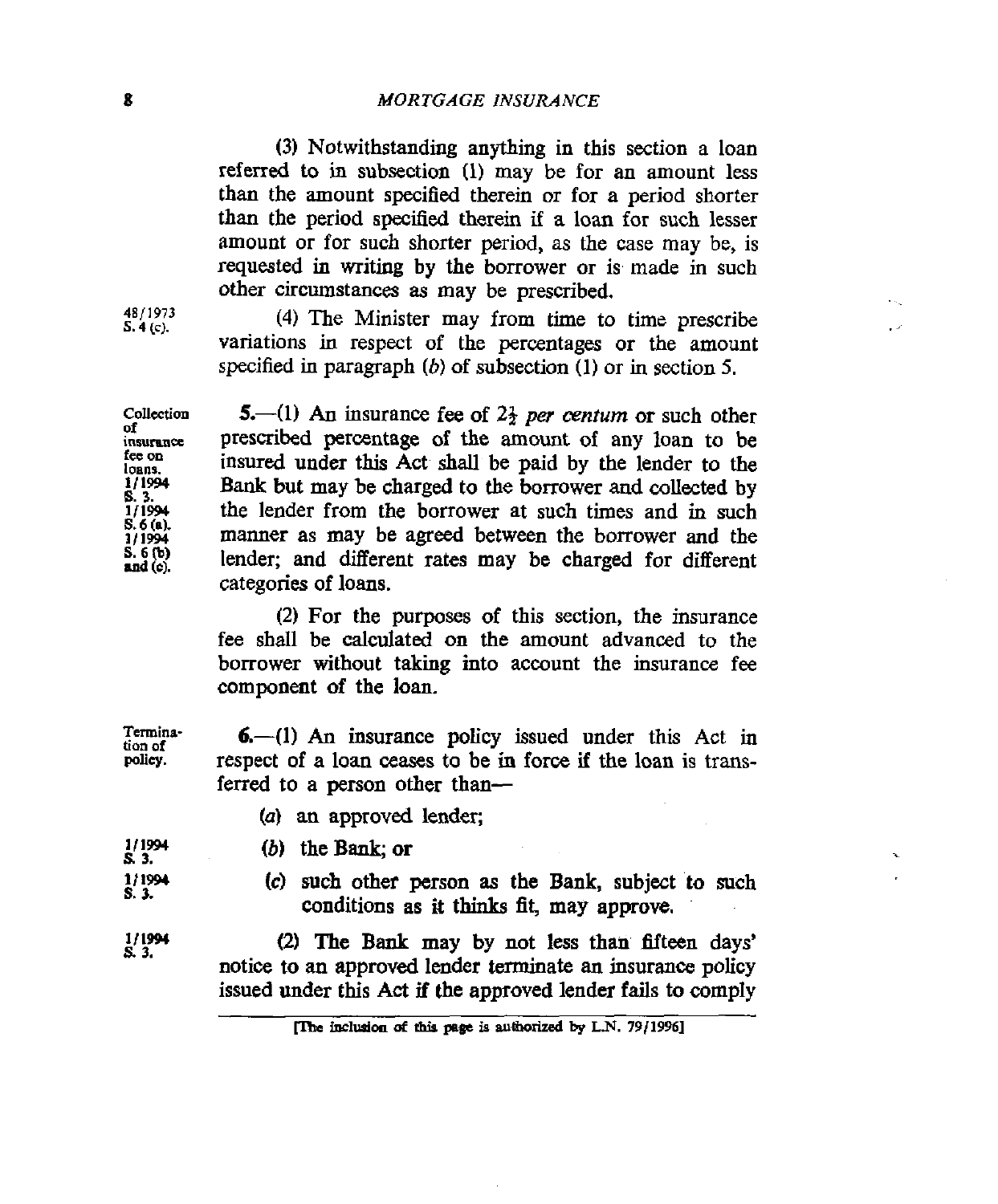with the provisions **of this** Act or with any directions of the Bank pursuant to section **7** or with any regulations *1115%*  **s. 3.**  made hereunder and thereupon the Bank shall be discharged from all its obligations in respect of the insurance policy.

(3) The **Bank** may administer **an** insured loan pursuant to an agreement made with the holder thereof.

**(4)** Nothing in subsection (1) shall be construed as terminating an insurance policy by reason only that the Minister revokes his approval of any lender as an approved lender; and, in relation to any insured loan being administered by that lender at the time of such revocation, the provisions of this Act and of the Regulations made thereunder shall continue to apply as if such lender as **afore**said continued to be an approved lender.

**7.**—(1) **Where--**

- *(a)* a borrower defaults in the payment of principal or interest or in the performance or observance of any covenant expressed in any mortgage securing **an** insured loan; and
- *(b)* because of such default an approved lender **has**  the **power** to sell the mortgaged property,

the approved lender shall give notice to the Bank of such **i/1994**  (b) because of such default an approved lender has<br>the power to sell the mortgaged property,<br>the approved lender shall give notice to the Bank of such  $\frac{1}{1994}$ <br>default and if the default continues for the period speci in the insurance policy shall, subject to the provisions of subsection (7), exercise the power of sale aforesaid in accordance with this section.

**(2)** The exercise of the power of sale aforesaid shall be subject to the condition that the sale shall be by public auction with a reserve price not less than the settlement value **of** the property:

Provided that the approved lender may at any time sell by private treaty prior to giving notice to the Bank under **<sup>111994</sup>**

فحفوه والأناوي والمتواد المتابع الماري

*s* **3.** 

**Insurance** 

**inclusion of this page is authorized by <b>L.N.** 79/19961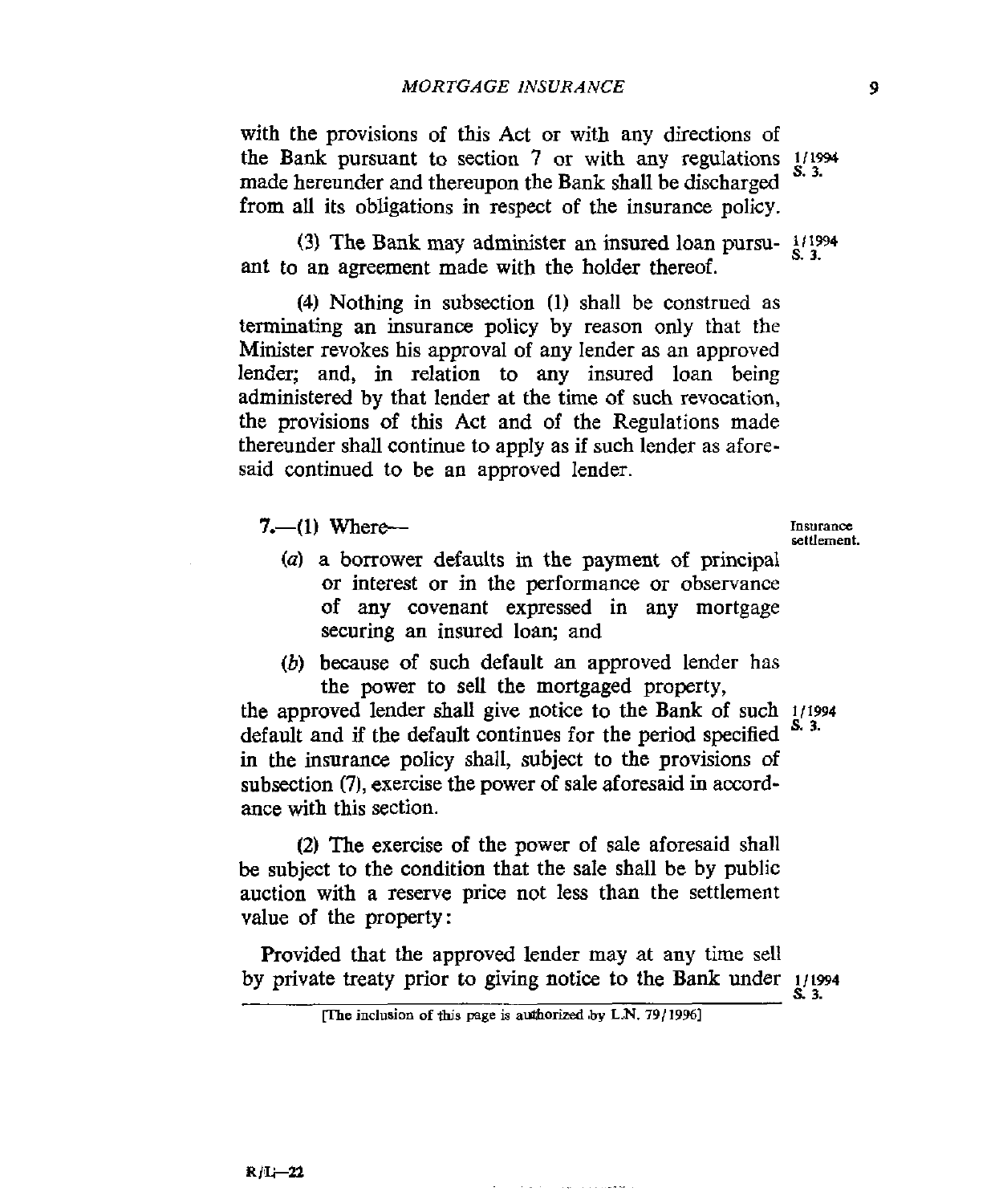subsection (4) but no such sale shall be made at a price less than the reserve price except with the consent of the Bank which, if it consents to the sale, shall pay to the approved lender out of the Mortgage Insurance Fund the difference between the price obtained on such sale as aforesaid and the settlement value of the property.

(3) If the reserve price is obtained by the approved lender pursuant to subsection *(2)* or **if** the approved lender sells at a price less than the reserve price without the consent of the Bank, the **Bank** shall thereby be discharged from all its obligations in respect of the insured loan.

**(4)** If in any case the approved lender does not obtain the reserve price pursuant to subsection *(2)* the approved lender shall forthwith notify the Bank and the **Bank** shall thereupon, at its option subject to subsection *(5),*  either-

- *(a)* authorize the approved lender to **sell** the property at the best price reasonably obtainable (whether by public auction or otherwise) and, if upon sale such price is less than the settlement value of the property, the Bank shall pay to the approved lender the difference between such price as aforesaid and the settlement value of the property; or
- *(b)* require the approved lender to transfer to the Bank or its nominee all rights to and in respect of the insured loan and all collateral or other securities therefor **on** payment of the settlement value of the property by the Bank to the approved lender; or
- **(c)** require the approved lender to sell the mortgaged property *to* the **Bank** or its nominee at a price equivalent to the settlement value of the property; or
- $(d)$  direct the approved lender-
	- *(i)* to acquire title to the mortgaged property

 $\mathbf{r}$ 

**1L1994 S. 3.** 

**111994**  s. **3.** 

**111994 s. 3.** 

- 
- **111994 s. 3.**
- 
- **tl1994 s. 3.**
- **111994 s. 3.**

11'1994

**s. 3.** 

**fThe inclusion of this page is authorized by L.N. 79/1996]**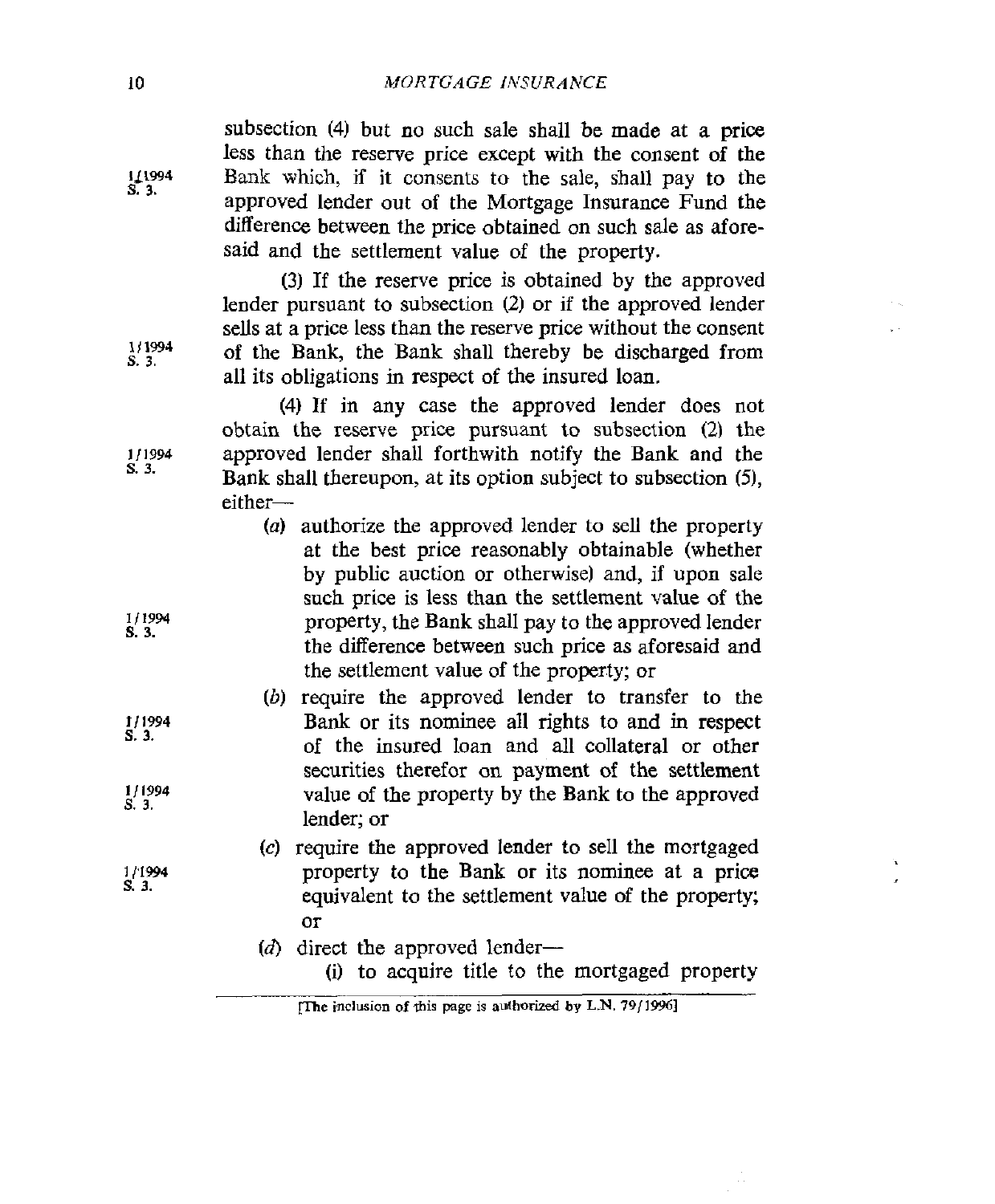(whether by proceedings for foreclosure or otherwise) clear of all encumbrances except as prescribed by regulations; and

**(ii)** to convey such title **as** aforesaid within the prescribed time to the Bank or to a  $\frac{1}{3}$ nominee of the Bank (with or without vacant possession of the property as the Bank may **require)** on payment of the settlement value of the property by the Bank to the approved lender.

*(5)* The **Bank** may in any insurance policy undertake **I11994 s. 3.** to restrict the option referred to in subsection **(4)** to paragraphs  $(a)$ ,  $(b)$  and  $(c)$  only of subsection  $(4)$ .

subsection (4) shall be paid out of the Mortgage Insurance **Fund. (6)** Any amount payable by the Bank pursuant to  $1/1994$ 

postpone the exercise of the power of sale on such terms and conditions as may be agreed upon. (7) The Bank may agree with the approved lender to 1/1994

(8) For the purpose of this section- "relevant date" means-

- (a) in relation to a sale pursuant to subsection (2), the date of such sale; and
- *(b)* in relation to a sale, transfer or conveyance pursuant to subsection (4), the date of such sale, transfer or conveyance, **as** the case may be:
- "the settlement value of the property" means the aggregate of the following- $-$ 
	- *(U)* the principal owing on the mortgage at the relevant date;
	- *(6)* borrower's charges paid before the relevant date;<br>The inclusion of this page is authorized by L.N. 79/1996]

 $\sim 100$  km s  $^{-1}$ 

 $\sim$  100  $\pm$ 

 $\sim 10^{-1}$ 

11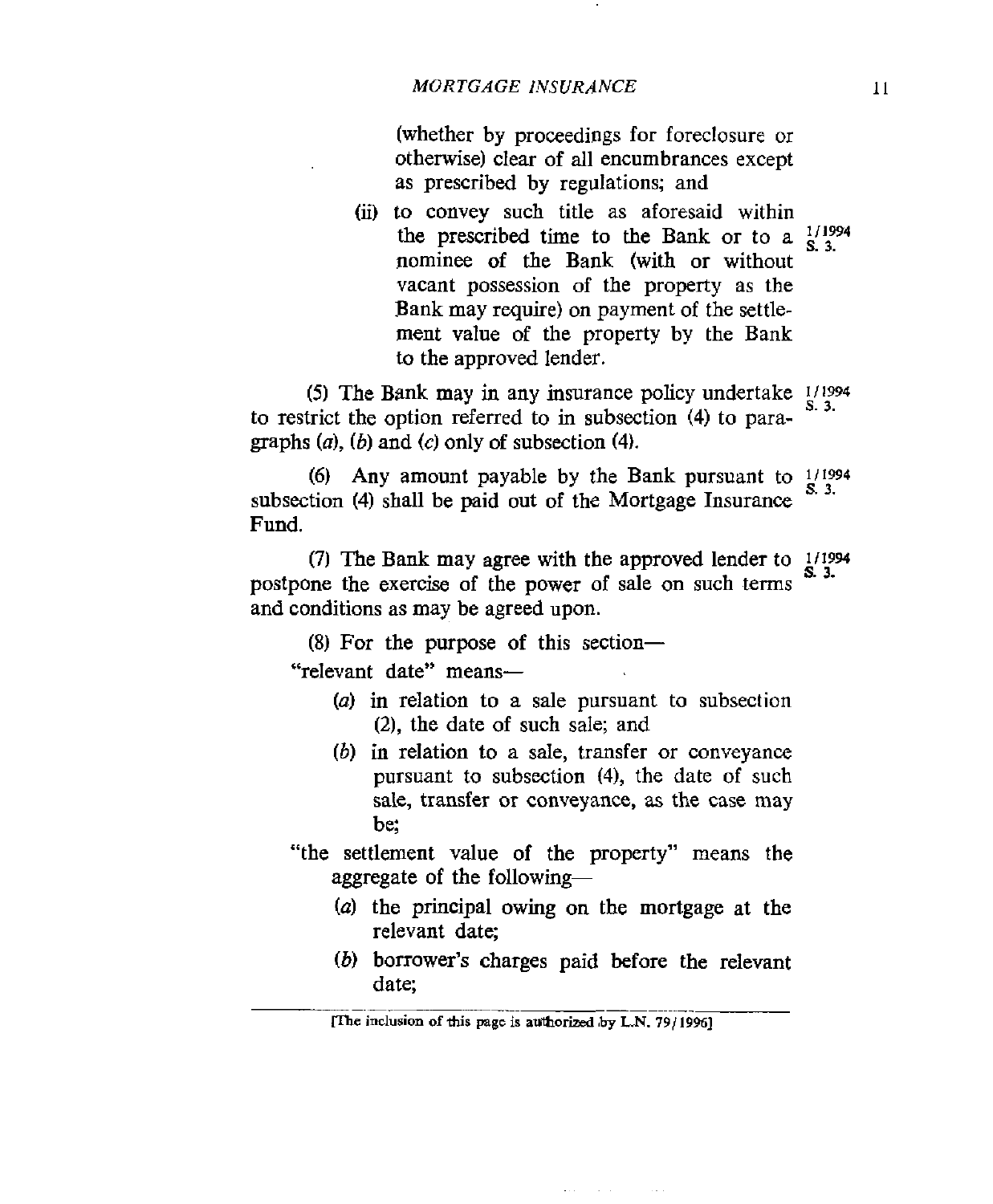- **(c)** interest at the mortgage interest rate on each amount specified in paragraphs *(a)* and *(b)*  of this definition-
	- (i) for the period **for** which interest thereon was due or accrued and unpaid at the relevant date; or
	- **(ii)** for a period of twelve months or such longer period as may from time to time be prescribed,

 $\ddot{\phantom{a}}$ المراد

whichever is the shorter period; and

*(6)* all costs and expenses reasonably and properly incurred and either agreed between the approved lender and the Bank or, in default of agreement, as may be taxed by the Registrar of the Supreme Court,

and in calculating the amount payable, amounts received for the credit of the mortgage account shall be appropriated at the date of the receipt thereof 6rst to interest then owing on the mortgage account, secondly to borrower's charges and thirdly, to the principal owing on the mortgage account.

**<sup>111994</sup>**(9) Except where notice is given to the Bank pursuant to subsection (1) nothing in this section shall prevent an approved lender from exercising, without reference to the Bank, a power of sale which has arisen in relation to an insured loan but no claim in respect of the insurance may be made under this Act unless such notice is given.

**Alternative**  *setrlement.*  **s. 3. murancc 1 1194** 

s. **3.** 

**111994**  s. **3.** 

> **8.** Notwithstanding anything in section **7,** where in any particular case the Bank is of opinion that the procedure under that section would unduly increase the loss in respect of any insured loan, tbe Bank may agree with the holder of the loan to pay to him out of the Mortgage Insurance

**1/1994**  s. **3.** 

**me inclusion of** *this* **page is authorized by LN. 79/1996]**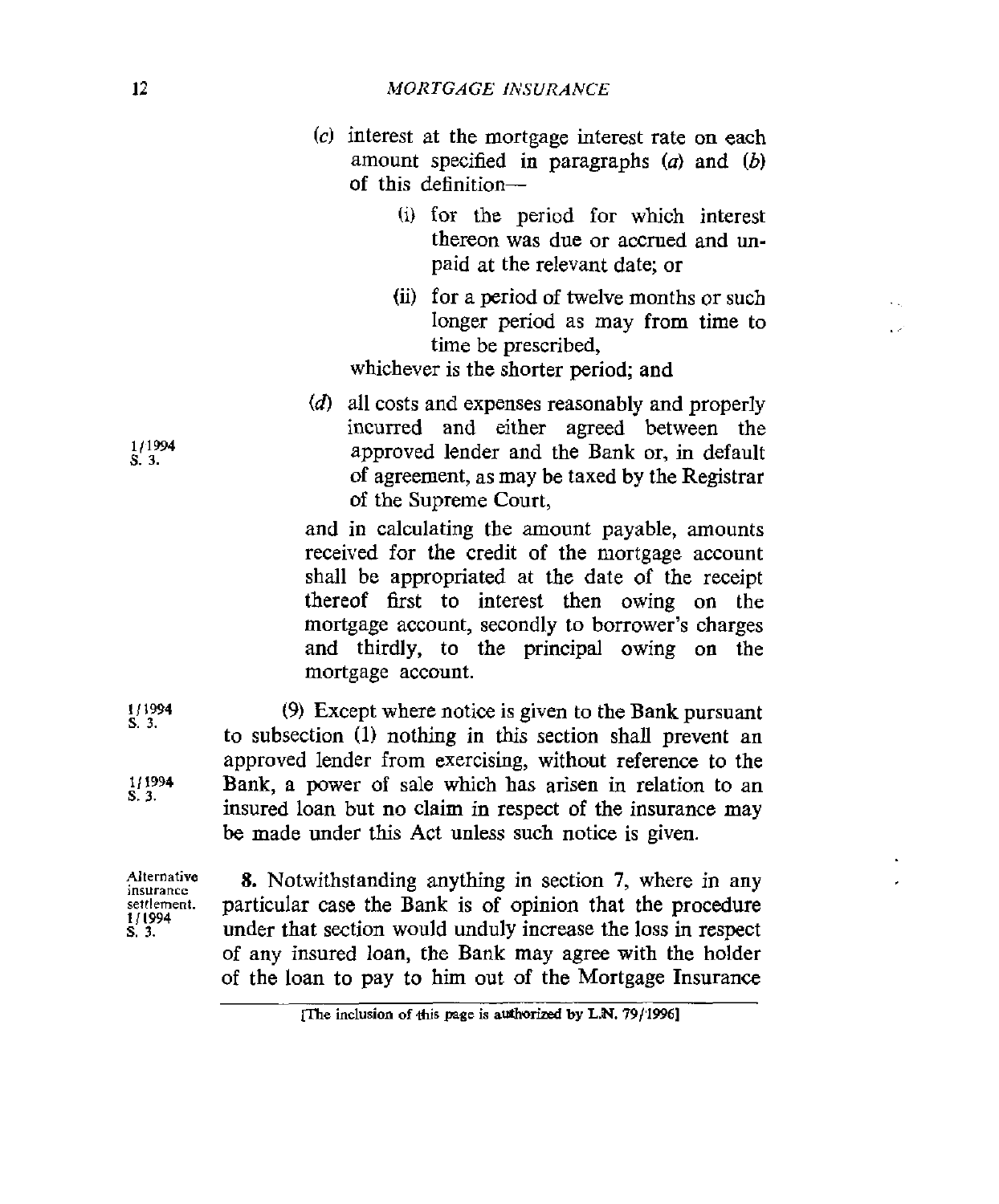Fund, upon such terms and conditions as may be agreed upon, such amount as may be agreed upon in lieu of settlement under section 7.

**9.**-(1) The Bank shall establish a fund to be known as Mortgage the "Mortgage Insurance Fund" into which shall be paid Fund. four-fifths of all insurance fees received by the Bank under  $\frac{1}{5}$ ,  $\frac{1}{3}$ . this Act other than fees received pursuant to section 11.

Insurance Fund in securities of or guaranteed by the Government of Jamaica or such other classes of securities as may from time to time be approved by the Minister. (2) The Bank may invest any part of the Mortgage  $\frac{1}{2}$ 

and investments made out of the Mortgage Insurance Fund under subsection (2) shall be assets of that Fund. (3) Property acquired by the Bank under this Act  $\frac{1}{12}$ .

**(4)** Save as otherwise provided in section **14,** insurance fees paid into the Mortgage Insurance Fund and the return on investments and assets of the Mortgage Insurance Fund shall be deemed not to be income of the **Bank.** 

**(5)** *All* payments required to be made by the Bank under section 7 or section 8 or in the upkeep of 1/1994 any property or mortgage acquired pursuant to section 7 or section 8 or in respect of any debentures issued under section 10 shall be paid out of the Mortgage Insurance Fund. 111994 *s.* **3.** 

**10.**—(1) Where the Bank is required to make any pay- Payment in ment out of the Mortgage Insurance Fund pursuant to debentures. section **7** or section 8 in settlement of an insured loan. the **s. 3.**  Bank in its discretion may, in lieu of the portion of such payment representing the principal of the insured loan, issue to the person holding or administering the insured loan debentures (payable out of and charged on the Mortgage Insurance Fund) **up** to a nominal value equivalent to the

والمتاعين والتواري

**i**(The inclusion of this page is authorized by L.N. 79/1996)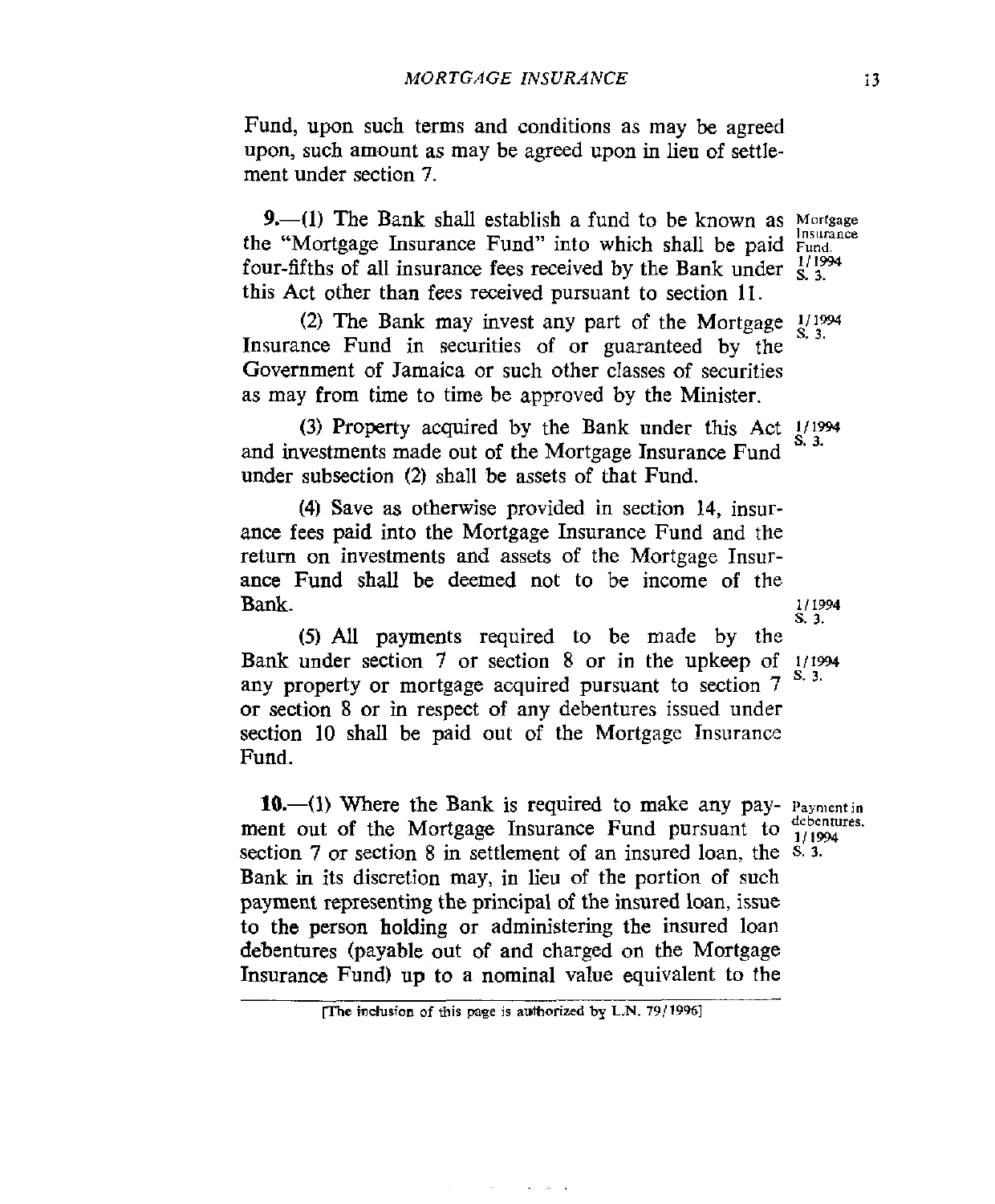principal of the insured loan outstanding at the date on which such payment as aforesaid **is** required to be made.

(2) No debentures shall be issued pursuant to subsection (1) unless such debentures-

- *(U)* bear interest at the rate of interest at which the insured loan **was** made; and
- *(b)* are redeemable to the Bank not later than the date of expiration of the term of the **insured** loan; and
- *(c)* are guaranteed by the Minister.

**(3)** Where the Minister is satisfied that there has been default in the repayment of principal moneys or interest guaranteed under the provisions of this section, he shall direct the repayment out of the Consolidated Fund of the amount in respect of **which** there has been such default.

**(4)** Any sums required by the Minister for the purpose of subsection **(3)** shall be charged on and issued out of the Consolidated Fund.

Government **loans. s. 3. 11.**—(1) The Accountant-General shall transfer and pay to the Bank all assets and moneys held by him for the purposes of any mortgage insurance reserve fund established in accordance with guarantee arrangements made pursuant to paragraph *(b)* of subsection (2) of section **49** of the Housing Act, and accordingly, all **fees** or premiums payable to the Government in respect of any such guarantee arrangements shall. after the commencement **of** this Act, be paid **guaranteed 1/1994**  *s.* **3.** to the Bank.

> **(2)** The Bank shall, with the assets, moneys, fees or premiums received by it in accordance with subsection **(l),** establish and administer a Fund to be known as the "Mortgage (Government Guaranteed **Loans)** Insurance

**1/1994 s. 3.** 

*111994*  **s. 3.** 

**me inclusion of this page** *is* **authorized** *by* **L.N. 79119W**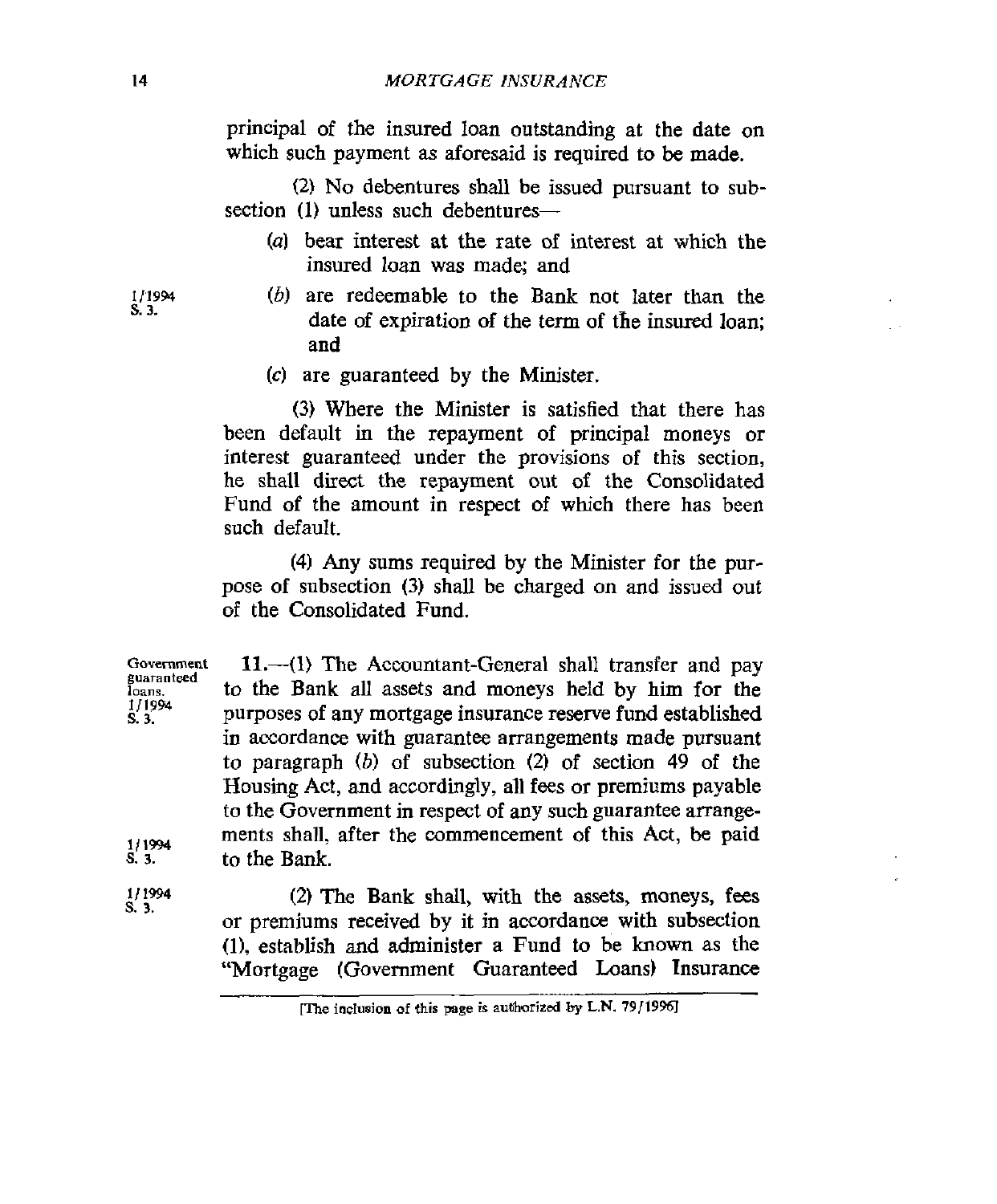Reserve Fund" for the purposes of the housing schemes in respect of which such amounts and fees were paid.

(Government Guaranteed Loans) Insurance Reserve Fund in securities of or guaranteed by the Government of Jamaica or in such other classes of securities as may from time to time be approved by the Minister. (3) The Bank may invest any part of the Mortgage  $\frac{1}{4}$  <sup>1994</sup>

**(4)** Save as otherwise provided in section 14, the fees or premiums paid into the Mortgage (Government Guaranteed Loans) Insurance Reserve Fund and the return on investments and assets of the Fund shall he deemed not to be income of the Bank. 1/1994 *s.* 3.

**12.** From and after the 15th June, 1960, any loan in *Insurance in lieu of* **the respect of any portion of which pursuant to an arrangement Government** under paragraph (b) of subsection (2) of section 49 of the <sup>guarantee.</sup> Housing Act, Government had undertaken to issue a guarantee, may, with the consent of the person to whom such undertaking was given, in lieu of such guarantee, be insured by the Bank.  $\frac{1}{1994}$ **s. 3.** 

**13.** The aggregate amount of all loans in respect of which **Limiton insurance policies have been issued under this Act shall amount of** not exceed the sum of five hundred million dollars or such *to be under* other sum as the Minister may from time to time, by order, subject to negative resolution of the House of Representa-  $\frac{1}{2}$ /1994 tives, prescribe.

*s.* **3.**  *s.* **7.** 

**14.**—(1) One-half of the return on investments and assets Administrative of the Mortgage (Government Guaranteed Loans) Insur- **expenses of**  ance Reserve Fund and one-fifth of all insurance fees  $\frac{\text{the Ban}}{1/1994}$ <br>received by the Bank under this Act (other than fees received  $\frac{8}{3}$ . received by the Bank under this Act (other than fees received pursuant to section **11)** shall be income of the Bank and **the Bank** 

**I5** 

**P3e inclueion** of **this page is authorized by L.N.** *791* **19961**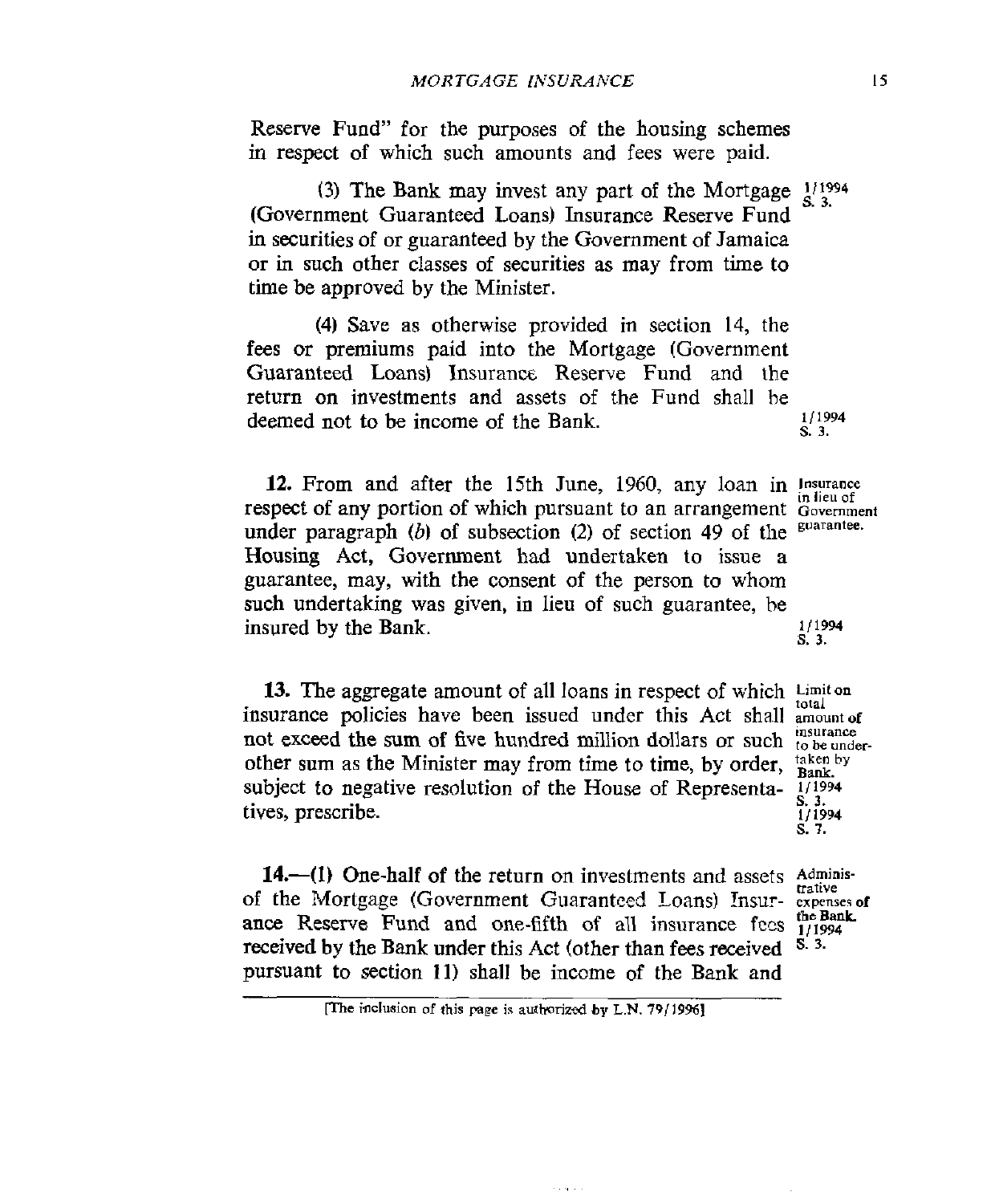*<sup>111994</sup>*may be applied towards defraying the expenses of the Bank in the administration of this Act. **s. 3.** 

*(2)* If the amount received by the Bank pursuant to subsection (1) **is** not sutlicient to defray the expenses of the Bank in the administration of this Act in any year the income of the Bank for that **year** may be supplemented- **1 I1994**  1/1994 *s.* **3.**  *s.* **3.** 

- *(a)* by withdrawals from the Mortgage Insurance Fund not exceeding fifty *per centurn* of the return on investments and assets of the Fund for that year; and
- *(b)* if the amount *so* withdrawn is insufficient for the purpose, by advances from the Consolidated Fund made by the Minister pursuant to section 15.

**advances to the Bank. ]/I994**  *s.* **3. Government 15. At** the request of the Bank the Minister may, out of moneys provided by Parliament, from time to time advance to the Bank for the purposes of this Act on such terms and conditions as to repayment or otherwise as the Minister may determine, such amounts as will enable the Bank to discharge its functions under this Act.

**Accounts reponits. 111994 s. 3. 111994 S. 8 (a).**  16.—(1) Transactions relating to the functions of the Bank under this Act shall be distinguished *so* far as possible from transactions relating to other activities of the Bank and shall be recorded and dealt with separately in the annual accounts and reports **of** the Bank.

> **(2)** It shall be the duty of the Bank with the assistance of an actuary to review the Fund and insurance fees during the period ending on the first anniversary of the specified day and during every period of three years thereafter, and to make a report to the Minister on the findings of each such review and generally on the financial condition **of** the Fund.

**1/1%**  *s.* **3.** 

**and** 

**111994 s. 8 (by** 

**iThe inclusion of this page is authorized by L.N. 79/1996]**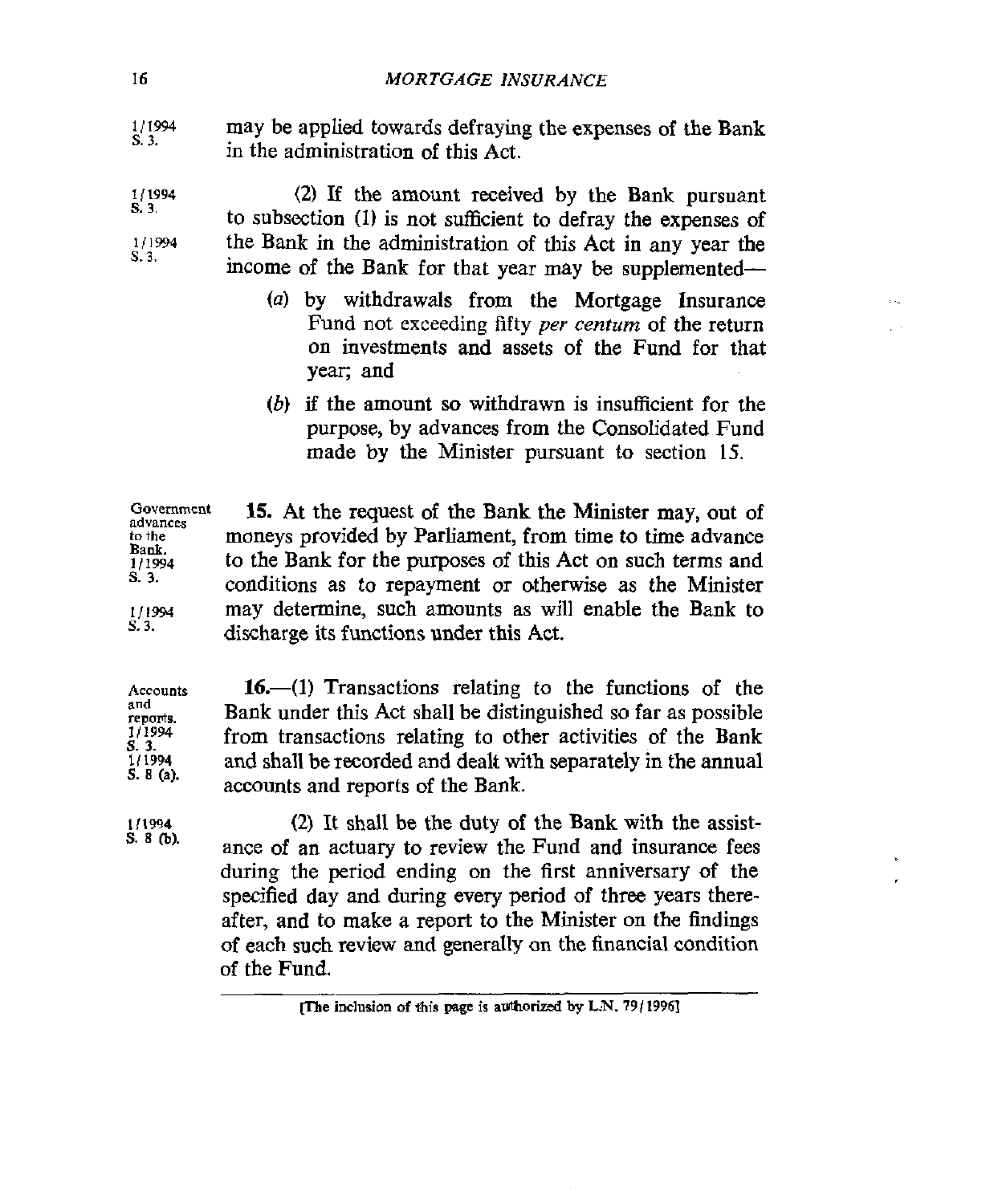(3) In this section "specified day" means the 4th day  $\frac{1}{8}$   $\frac{1}{8}$  (b) of March, **1994.** 

17. Notwithstanding any restrictions on the power of Increased an approved lender to lend or invest money, an approved **approved** lenders. lender may-

- *(a)* in accordance with this Act make approved loans on the security of a first mortgage in favour of the lender;
- *(b)* sell or purchase insured loans together with the **security** taken in respect thereof;
- *(c)* administer an insured loan for or **on** behalf of the holder thereof.

18. $-(1)$  The Minister may make regulations generally Regulations. for giving effect to the provisions of this Act.

*(2)* In particular and without prejudice to the generality of the provisions of subsection (I) the Minister may make regulations-

- *(a)* in respect of any matter required by this Act to be **prescribed;**
- *(b)* fixing from time to time the maximum rate of *2,,,967*  interest payable **by** a borrower in respect of loans **S.** *2.*  which after **the** date of commencement of any such regulation may be insured under this Act;
- **(c)** subject to the provisions of this Act, determining the maximum charges that may be made in respect of the making and administration of an **insured** loan;
- *<sup>4811973</sup>(d)* specifying- **S.** *5* **(b).**

*(i)* the conditions and circumstanoes under which an approved lender **may** request **an** 

**Carl Carl** 

**me induaion of** this **page is aulhorizcd by LN.** *791* **<sup>19961</sup>**